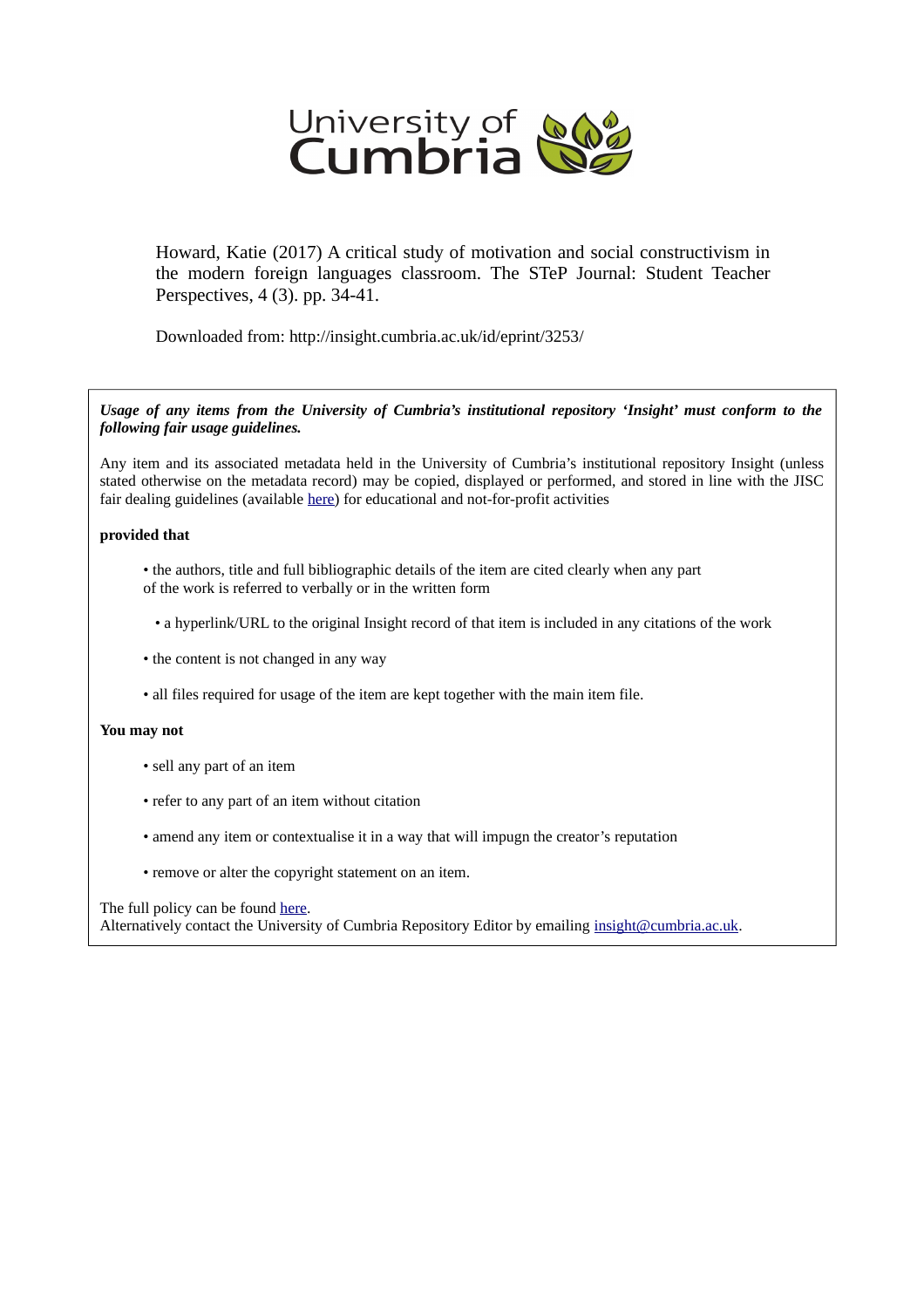**A Critical Study of Motivation and Social Constructivism in the Modern Foreign Languages Classroom**

The STeP Journal Student Teacher Perspectives Copyright © 2017 University of Cumbria Vol 4 (3) pages 34-41

Katie Howard University of Oxford

#### **Abstract**

This literature review explores the many ways in which a social constructivist model of learning and teaching may enhance students' motivation to learn a second language (L2). Socio-psychological perspectives and research methodologies are considered, alongside the integrative/instrumental orientations of motivation and the social constructivist nature of L2 learning.

## **Paper**

If, as Abbas et al. suggest, 'motivation is the "neglected heart" of our understanding of how to design learning and teaching' (2012:15), the role of the Modern Foreign Languages (MFL) practitioner and researcher is to expound and act upon the true motives of our language learners. In an oft-paradoxical field of study however, such a task is at best problematic, at worst, unattainable. The notion that motivation is 'the major force determining success in L2 [second language] learning' (Ellis, 2008:75) lies in stark tension with the reality that 'motivation for L2 learning in England, particularly among young adolescents, is low' (Erler & Macaro, 2011:496). This striking incongruity between the importance of motivation for language learning and its conspicuous absence among students in the UK renders research into motivational constructs all the more pertinent. While this literature review will investigate the synergies between students' L2 motivation and a social constructivist model of learning, we must primarily ascertain why L2 motivation, particularly within the British context, is in such short supply.

In recent years, apathy has arguably become a prominent hallmark of MFL learning in the UK. Myriad reasons have contributed to the steady decline of language learning among British students, most notably the change in statutory requirements of MFL provision. The removal of compulsory languages at KS4 has resulted in 'a major decline in GCSE MFL uptake, with 40% of Year 11 pupils in 2011 taking an MFL compared to 78% in 2001' (Malpass: 2014:3). The collateral damage has been extensive. The 'freefall' in pupils studying languages to A-Level, with numbers almost halving in a decade (Paton, 2013), the 'closure of some university MFL departments' (Malpass, 2) and the vicious cycle of 'no post-16 pupils, so no graduates, so no teachers' (Swarbrick, 2002:12) constitute some of the implications of a diminished MFL presence at KS4 level.

Aside from policy changes, L2 motivation remains low for multiple other reasons. The cognitive demands of second language acquisition, for example, can stifle students' motivation. This is particularly true given that, as Pachler et al. observe, 'the discrepancy between the chronological age and the linguistic age of pupils makes it very difficult if not frustrating to address their specific interests' (2009:123). MFL's longstanding reputation as 'the most disruptive subject on the curriculum' (Macaro, 2008:105) by dint of its cognitive challenge, has also contributed to a lack of L2 motivation in the UK. More concerning still, the ubiquity of English as the *lingua franca* has led to an acute indifference towards languages

## **Citation**

Howard, K. (2017) 'A critical study of motivation and social constructivism in the modern foreign languages classroom', 4(3), pp. 34-41.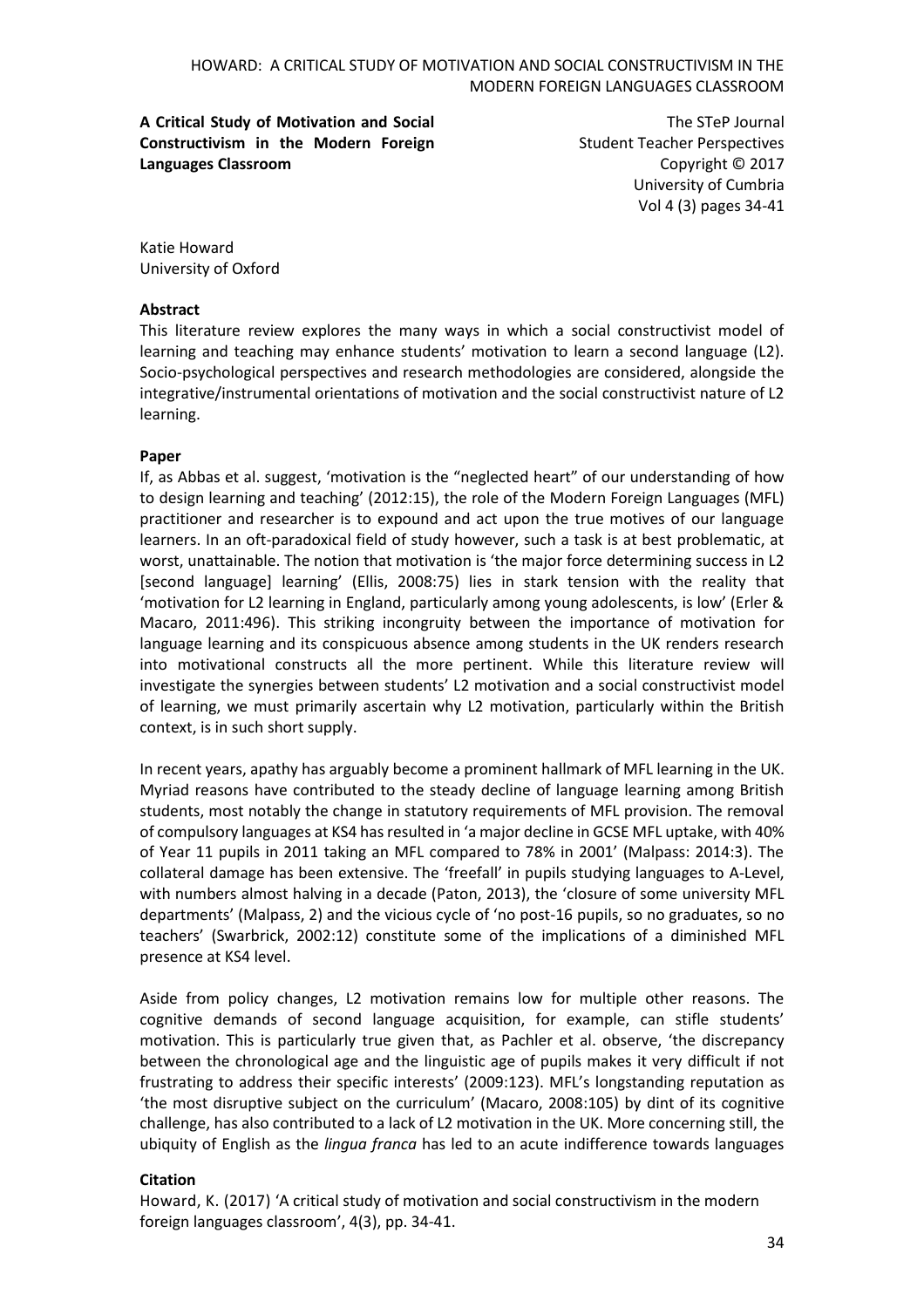education. This lack of interest is then exacerbated by 'wider societal attitudes which undervalue language learning' (CfBT, 2013:80), including an anti-immigration discourse which infiltrates parts of the media and national politics.

The severity of the situation, as evidenced by the aforementioned statistics, has led me to consider whether different models of learning can serve to increase students' L2 motivation. Given that, over the past decades, many schools have adopted an increasingly collaborative approach to MFL teaching with the dual aim of dovetailing with research on 'communicative language teaching' (CLT) and enhancing students' motivation, I have developed the following two research questions as the nexus of this critical study:

- 1) What motivates adolescent language learners?
- 2) Does a social constructivist model of learning influence students' L2 motivation?

In this vein, what follows will examine the relationship between L2 motivation and a social constructivist model of learning and teaching. Our first task is to define the terms 'motivation' and 'social constructivism'. In its broadest sense, Dörnyei & Skehan define motivation as that which is 'responsible for why people decide to do something, how long they are willing to sustain the activity, and how hard they are going to pursue it' (2003:614). In the context of second language acquisition, motivation 'requires the learner to display a combination of effort, desire to learn the language, and affect or attitude towards learning the language' (Hicks, 2008:17). I hypothesise that L2 motivation can be raised through a social constructivist model of learning and teaching. Espoused by Vygotsky, social constructivism emphasises the importance of social context, given that 'learner construction of knowledge is the product of social interaction, interpretation and understanding' (Vygotsky, 1962).

This review will be limited to literature emerging from Gardner's socio-educational theory, as opposed to cognitive-situated or process-orientated approaches.<sup>1</sup> The rationale for this choice is that Gardner's socio-educational theory aligns most naturally with the social constructivist model of learning. Rather than exploring motivational issues through a neurobiological lens, the focus will be on pedagogic literature. While motivation is by no means the *raison d'être* of foreign language learning, it certainly acts as its most potent catalyst. By understanding students' motives, MFL educators are able to engage their curiosity, develop their passion for languages and ultimately, enable them to discover the immense value of a multilingual Britain.

## *Socio-psychological perspectives of motivation*

 $\overline{\phantom{a}}$ 

Before critically examining the pressing themes within the L2 motivation discourse, we will first consider its genesis and evolution along with its primary research methodologies. Although in its embryonic stages, the study of motivation in L2 learning arguably emerged with Gardner and Lambert's study into 'Motivational variables in second language acquisition' in 1959, which paved the way for a decade-long exploratory work entitled 'Attitudes and motivation in second-language learning' (Gardner & Lambert, 1972). This work was foundational to Gardner's socio-educational model (1985), which underpins much of the motivation research produced over the last four decades and is situated in the bilingual context of Canada. Gardner and Lambert's work posits that 'the successful learner of a second language must be psychologically prepared to adopt various aspects of behaviour which characterise members of another linguistic-cultural group' (1972:3).

<sup>&</sup>lt;sup>1</sup> For cognitive-situated works refer to Deci and Ryan's Self Determination theory (1985) or Weiner's attribution theory (2003). For process-orientated research, see Dornyei (2005)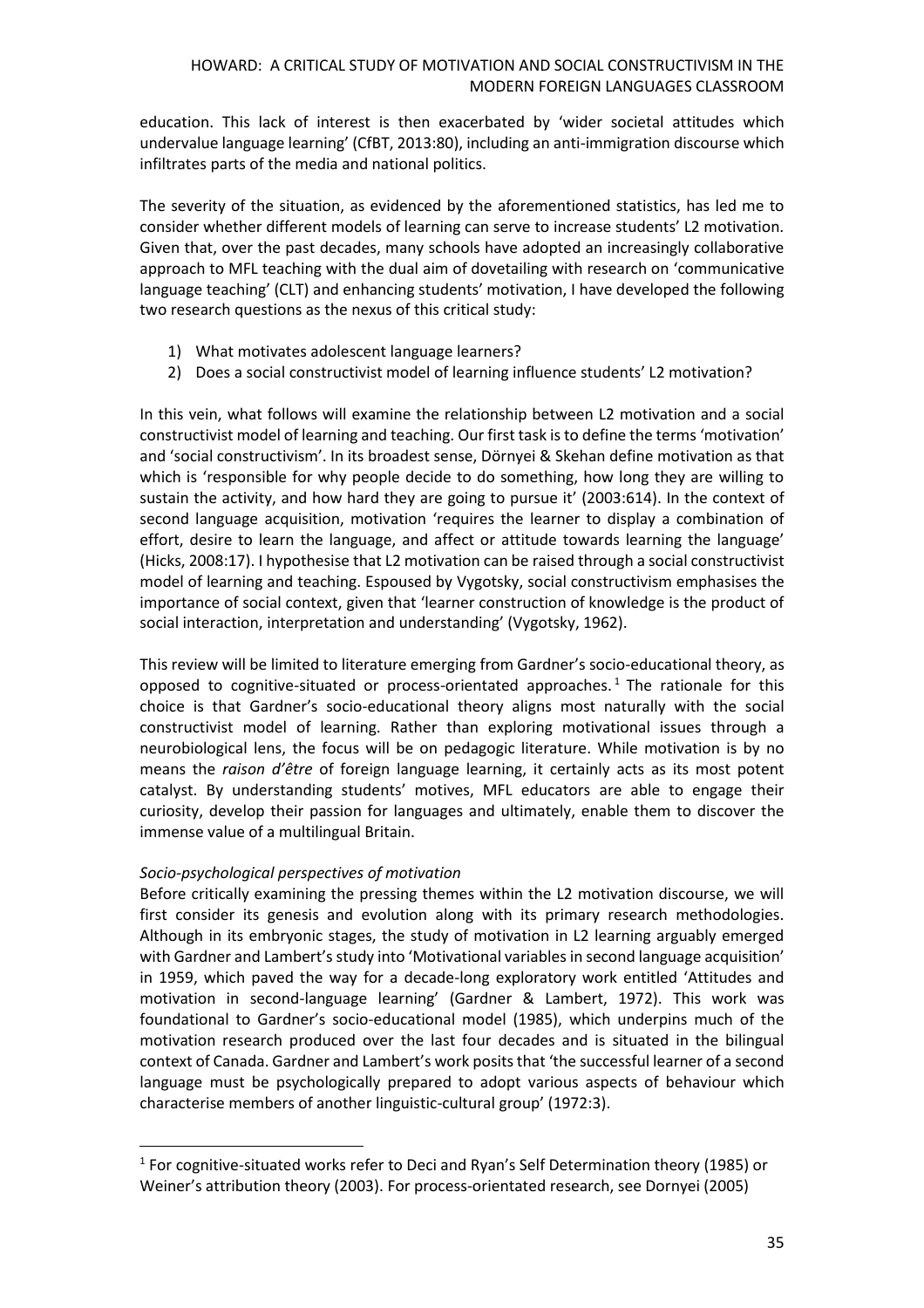Sociocultural theory is an ideal bedfellow of social constructivism because it posits that classroom motivation is 'affected by the environment in the class, the nature of the course and the curriculum, characteristics of the teacher and the very scholastic nature of the student' (Gardner: 2010:10). This holistic approach takes into consideration the social makeup of the classroom in a way that is negated by more individualistic motivational theories. In the more recent history of socio-psychological L2 motivation research, Noels has been concerned with perceptions of competence and autonomy as integral to motivation for L2 learning (2001), while Dörnyei's focus has been primarily on justifying the impact of instrumental, rather than integrative, motives by developing a process model of L2 motivation (2005).

## *Research methodologies*

With regard to research methodologies, Dörnyei and Schmidt's (eds.) volume offers a 'representative cross-section of current thinking on L2 motivation' (2001:preface) and gives credence to qualitative rather than purely quantitative research approaches. Striking an appropriate balance between the two appears to be a recurring issue within the oeuvre of L2 motivation. While Tremblay & Gardner claim that Crooks & Schmidt (1991) and Oxford & Shearin (1994) propose new motivational theories but without the requisite empirical evidence (1995:505), Ushioda believes the balance should swing in the opposite direction. Ushioda critques the perennial reliance of quantitative methods within L2 motivation research by suggesting that 'in pursuing rule-governed patterns linking cognition, motivation and behavior, such research depersonalises learners' (2011:12). Instead, she calls for a 'person-incontext relational view' (Usioda, 2009) whereby the learner's unique identity, in its most holistic sense, shapes the motivational strategies employed by the teacher and the methodologies of the researcher. Despite the blurred battle lines between quantitative and qualitative approaches, according to Broady, L2 motivation research increasingly 'reflects the realities of classroom-based foreign language teaching' (2005:73), an auspicious sign for practitioners and researchers alike. It is important to take into consideration, however, that much of the research carried out, and referred to in this review, has been undertaken in EFL (English as a Foreign Language) or SLA settings rather than a school-based context. As such, the findings, while still applicable, must be tempered by an acknowledgement that these contexts can be markedly different.

## *The Integrative/instrumental binary*

A major theme in the literature on L2 motivation is the interplay between two separate – though not necessarily distinct – orientations of motivation coined by Gardner: 'integrative' and 'instrumental' (Gardner & Lambert, 1972). The former, integrative motivation, is defined as 'a high level of drive on the part of the individual to acquire the language of a valued second-language community in order to facilitate communication with that group" (Gardner et al., 1976:199). The latter, instrumental motivation, is concerned with the utilitarian purposes of language learning, that is, the 'pragmatic consequences of L2 learning' (Noels, 2001:108). The *Encyclopedia of Bilingualism and Bilingual Education* provides a comprehensive list of possible instrumental motives, including: 'to gain social recognition and status, economic openings and advantages, ... to find a job or earn money, further career prospects, pass examinations, help fulfil the demands of their job, or assist their children in bi-lingual schooling' (1998:651). Many of these motives can be attributed to learners of MFL in secondary school, although some are certainly more apt for adult learners.

The confluence of integrative and instrumental orientations lies at the core of the literature under consideration, and has been the source of much contention among its respective schools of thought. Some argue, however, that it is too reductionistic – and too impractical –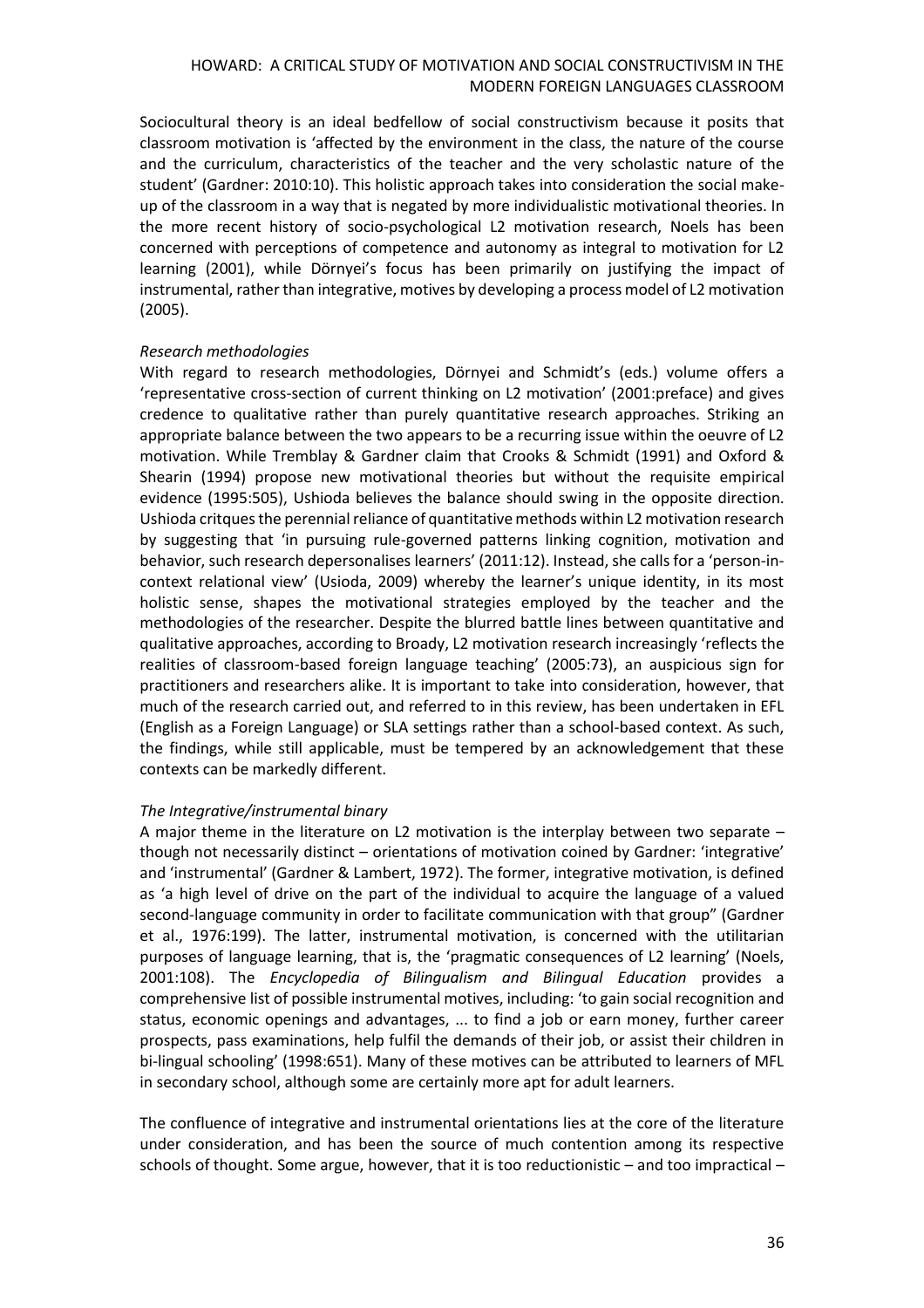to pit integrative orientations as an intrinsic motivation, against instrumental orientations, its extrinsic counterpart. Instead, it could be argued that the two work in symbiosis and are therefore 'not parallel constructs' (Noels, 2001:114) but rather 'mutually inclusive' (Abbas, 2012:11). The efficacy of the two orientations is largely dependent on the learning context. In SLA, integrativeness is a more effective motive as it serves the 'social functions' (Littlewood, 1984:3) of the second language. Chief among these functions is the learner's desire 'to learn a language to integrate successfully into the target language community' (Abbas et al., 2012:11). Yu's empirical study (2010) into second language learners in China concludes that integrative motivation plays a significant role in successful socio-cultural adaptation. In an MFL setting, however, where students 'have not had enough contact with the target language community to form attitudes about them' (Dörnyei, 1990: 69), instrumental motives for language learning may come to the fore.

In like manner, Usioda argues that the concept of integrative motivation has lost its explanatory power when 'there is no clearly defined target language community' and when 'physical geographical boundaries separating communities of language users become dissolved in the world of cyberspace and online communication networks' (2011:199). On the contrary, the Internet, if used correctly, can afford students with interminable opportunities to explore 'target language' cultures, which could serve to stimulate curiosity and allow for a more authentic, and realistic, integrativeness. An instrumental orientation is equally fallible, criticised for its superficiality; instrumental motives arguably view language learning as a means to an end. As I have experienced in my own school, students may be willing to learn a language if they can see its concomitant benefits, however this type of motivational orientation seems less likely to stir a longstanding love of languages. Dörnyei also concedes that 'for language learners whose mother tongue is English, instrumental motives may be less important because they can get along with English in most situations' (Dornyei, 1990: 70).

Despite myriad criticisms brought against both integrative and instrumental orientations the research clearly suggests that 'integrativeness' is more essential than 'instrumentality' for lasting language learning (Yu & Downing, 2012; Noels, 2001) regardless of the learning context. Even Dörnyei, generally considered a champion of instrumental orientation, concedes that in order 'to "really learn" the target language one has to be integratively motivated' (1990:70). What is important is perhaps not actual integration, but rather a feeling of empathy or commonality with native speakers. In a similar vein, Yu and Downing's empirical study, which investigates the motivation of international students learning Chinese in China, advocates "integrativeness" as the overarching orientation for L2 learning because 'psychological integration is more likely to sustain interest and fuel the desire to learn the language for longer periods of time' (2012: 459). Applying such findings to classroom-based context can be problematic, as we have seen with other FLL-based studies, because the necessity of, or desire for, integration is far less immediate for British teenagers.

# *Social Constructivism and motivation*

Given the inherently communicative nature of language learning, as manifested in the WTC body of research, there exists a strong affinity between motivation and the social constructivist model of learning. Social constructivism, pioneered by Piaget and Vygotsky, posits that 'effective and lasting learning takes place for the individual when engaged in social activity' (Pritchard & Woodward, 2013). Language learners therefore co-construct knowledge through social exchanges. As the central tenet of Macintyre et al.'s study is that integrativeness, as a motivational construct, relies on 'the relationship with members of another language group' (2009:44), there is an undeniable link between social interaction and a learner's integrative motivation. Although the integrative orientation is not explicitly a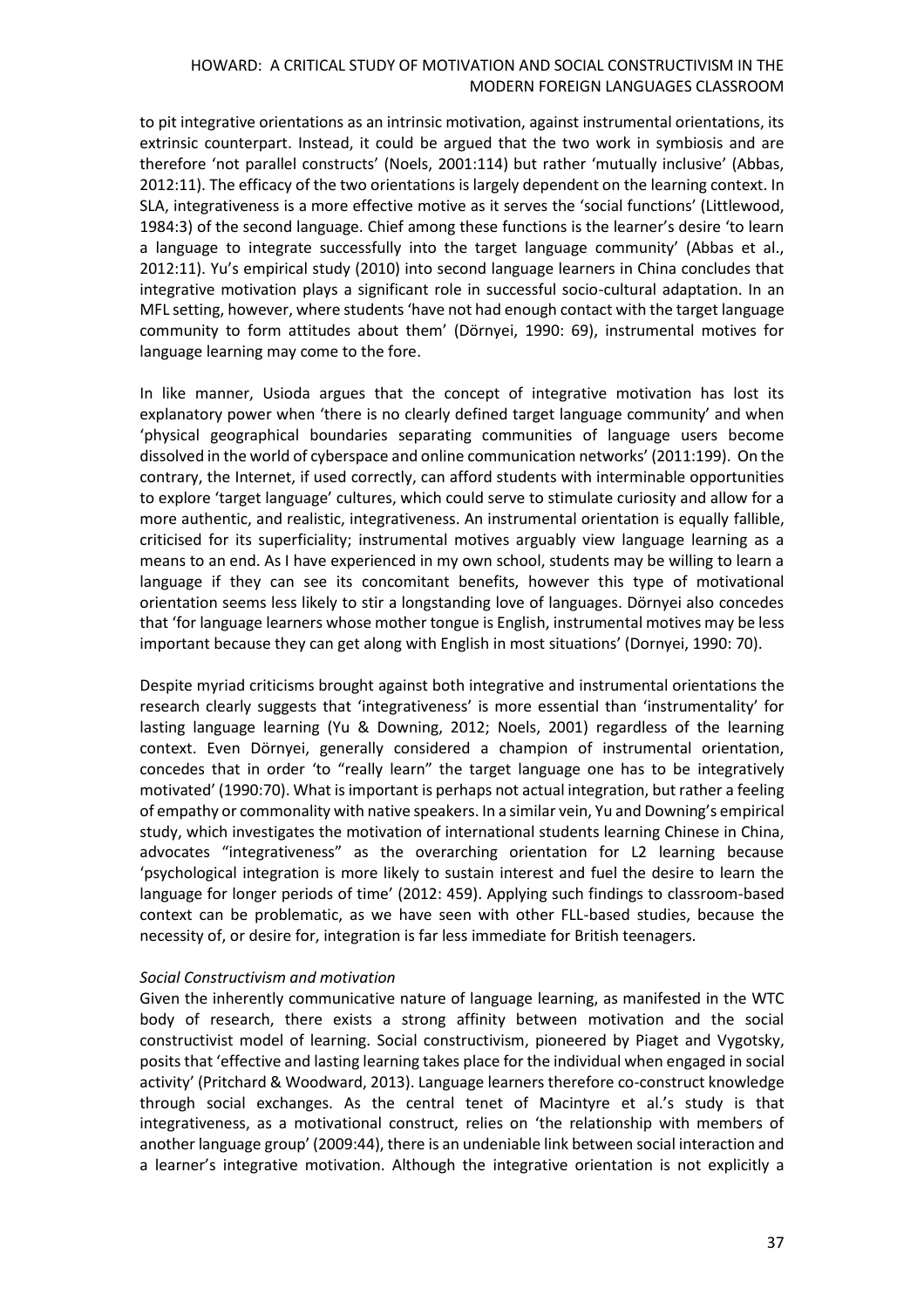desire to learn the language but rather to integrate into the 'target language' community, a probable result of an integrative motivation is an inclination to acquire more language for the purposes of social interaction and immersion into the TL culture. This idea chimes with Bruner's notion that 'language is acquired not in the role of spectator but through use' (Bruner, 1990); students' motivation must be directed towards a desire to communicate, which in turn, leads to effective language acquisition. In this vein, classroom dynamics and the learning environment play a hugely significant role in raising or reducing students' L2 motivation.

Before further exploring the interplay between students' motivation and a social constructivist model, it is essential to decipher the characteristics of a social constructivist MFL classroom. Firstly, maximum exposure to the target language, both through the medium of the teacher and peers, is 'crucial for acquisition of basic knowledge and skills required for effective second language use' (Canale, 1983). Additionally, a skills-based approach enables learners to develop communicative strategies, unlike a knowledge-based approach, which does 'not seem to be sufficient in preparing learners to use the second language well in authentic situations' (Canale, 1983). Finally, and most crucially, social constructivist classrooms must afford learners the opportunity to undertake cooperative learning tasks. While social constructivism is an understanding of how we learn, cooperative – sometimes referred to as 'collaborative' – learning is the practical outworking of the theory. As Oxford asserts: 'Social constructivism is the foundation for collaborative learning in the L2 classroom' (Oxford, 1997:449).

The question remains, what are the effects of a social constructivist learning setting on students' L2 motivation? Dörnyei suggests that 'cooperative learning (CL) tends to produce a group structure and a motivational basis that provide excellent conditions for L2 learning' (1997:491). Ning & Hornby's recent paper, exploring the synergies between CL and motivation for tertiary learners of English in North China, draws similar conclusions by stating that a CL approach was 'superior to traditional instruction in enhancing learners' intrinsic motivation' (2014:118). Dörnyei's work also provides some excellent insights into the interplay between the way students learn and their attitudinal disposition, highlighting the 'consistently favourable impact of CL on L2-related attitudes and motivation' (1997:490). Dörnyei presents multiple reasons for the correlation between motivation and collaboration, including 'a sense of obligation or moral responsibility', the fact that 'the group's goal-orientated norms have a strong influence on the individual', and that 'positive relations make the learning experience more enjoyable' (1997:488). More specifically still, Slavin suggests that CL enhances students' motivation through 'improvements in self-esteem, peer relations, pro-academic norms, and the sense of belonging' (2000). In a much-needed bid to enhance student motivation in recent years, MFL departments have begun to embrace social constructivist educational reforms into their pedagogic practices.

Given that 'effective and lasting learning takes place for the individual when engaged in social activity' (Pritchard & Woodward, 2013), a collaborative MFL classroom that seeks to raise students' motivation is a challenging yet worthy aspiration for the language teacher. The first step, according to Dörnyei et al.'s four principles for improving L2 motivation, is to create 'the basic motivational conditions' (2003:24). Based on the existing literature, I believe that creating a learning environment in which learners are not only willing but eager to communicate, and where L2 production is normative, will inevitably lead to higher levels of motivation among students and greater participation in language learning. Such a classroom is socially constructivist in nature working from the premise that social interaction enables the construction of knowledge. In order to reverse the current trend of students opting out of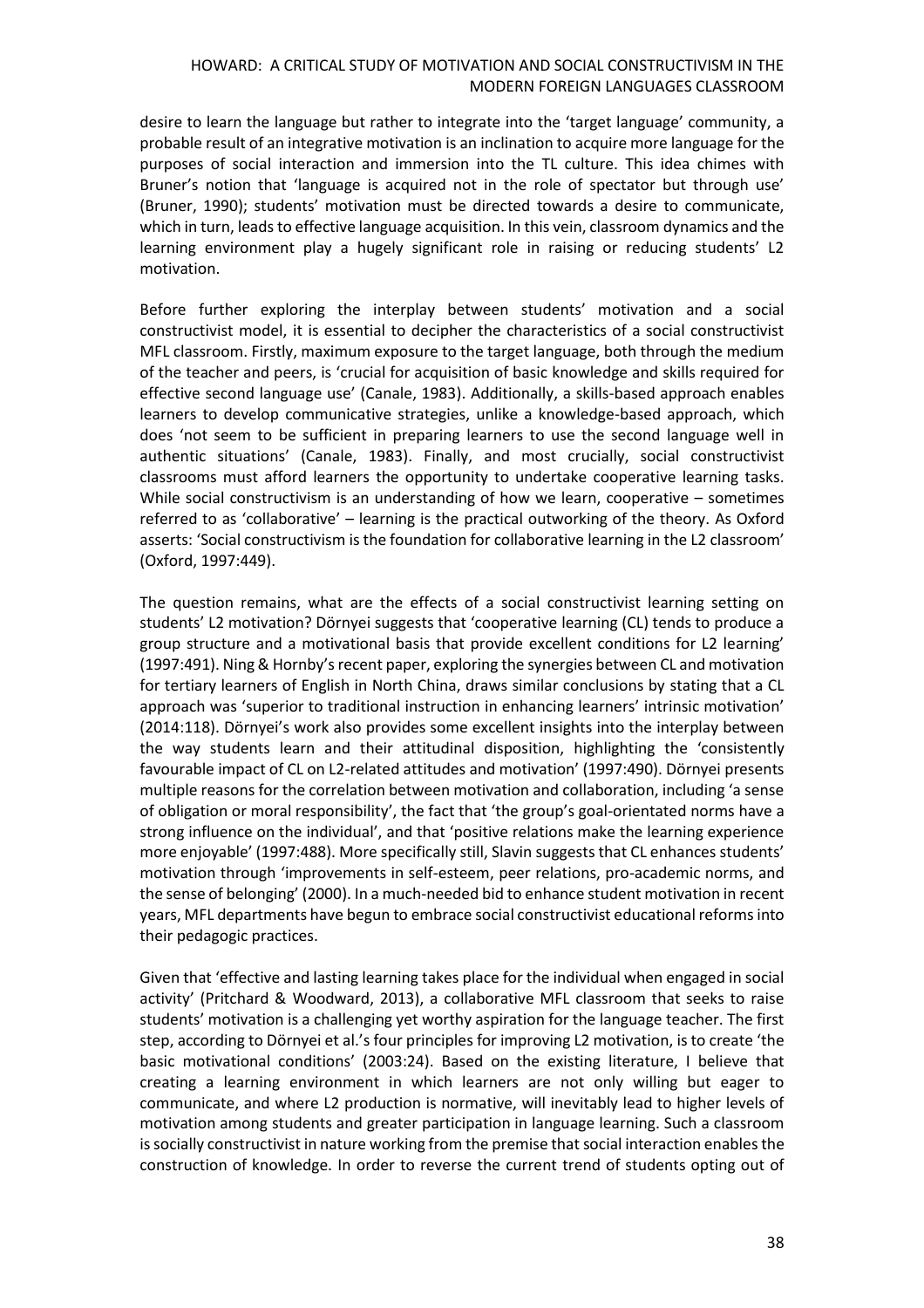languages, researchers and teachers need to decipher the true motives of adolescent learners and adapt L2 pedagogy accordingly.

Although many studies have investigated the validity of motivational strategies in MFL, few have investigated the effect of different learning models on learners' motivation. As such, I have identified 3 potential areas for further research, which could enrich the L2 field, and ultimately, enhance students' motivation to learn a foreign language. Firstly, there is scope to investigate whether a social constructivist learning environment is more motivating for boys or girls. Secondly, more research is needed to determine and compare the effects of other learning models on students' motivation. Thirdly, and finally, future research could – and should – explore the differences between metaphorical and actual integration with the target language community, and the implications on L2 motivation. This would involve comparing the motivation of students who had first-hand experience of native speakers with those who did not.

Claxton defines the hallmark of a motivated student as a 'willingness to persist intelligently in the face of difficulty' (2009:179). Such tenacity is required within the field of L2 motivation to ensure that researchers and teachers alike are not only aware of the challenges posed by motivation – or lack thereof - but are equipped to address them in a compelling way, for the sake of L2 learners. Convincing the public, politicians and most importantly, the young learners under our supervision, of the unequivocal benefits of L2 acquisition – both from an integrative and instrumental standpoint – is the essential first step in raising motivation and raising the profile of languages in the UK.

## **References**

- Abbas, P.; Lai-Mei, L. & Narjes, B. (2012) A Study on the Role of Motivation in Foreign Language Learning and Teaching, *International Journal of Modern Education and Computer Science*, 4 (7), 9
- Broady, E. (2005) Language learning motivation: who do you want to be?, *The Language Learning Journal*, 31(1), 69-74
- Bruner, J. (1990) *Acts of Meaning*, Cambridge, MA: Harvard University Press
- Canale, M. (1983) From Communicative competence to communicative language pedagogy, in J.C.Richards & R.W. Schmidt (eds.), *Language and Communication,* Harlow: Longman, pp.2-27
- CfBT Education Trust, (2013) *Language learning in primary and secondary schools in England*  [online]. Available from:
- [http://cdn.cfbt.com/~/media/cfbtcorporate/files/research/2013/r-language-learning-in](http://cdn.cfbt.com/~/media/cfbtcorporate/files/research/2013/r-language-learning-in-primary-and-secondary-schools-in-england-2013.pdf)[primary-and-secondary-schools-in-england-2013.pdf](http://cdn.cfbt.com/~/media/cfbtcorporate/files/research/2013/r-language-learning-in-primary-and-secondary-schools-in-england-2013.pdf)
- Claxton, G. (2009) Cultivating positive learning dispositions, in H. Daniels, H. Lauder, J. Porter, with S. Hartshorn (eds.) *Educational Theories, Cultures and Learning: a critical perspective*, London: RoutledgeFalmer, pp.177-187
- Deci, E. & Ryan, R. (1985) *Intrinsic Motivation and Self-determination in human behavior,* New York: Plenum Press
- Dörnyei, Z. (1990) Conceptualizing Motivation in Foreign Language Learning, *Language learning*, 40 (1), 45 -78
- Dörnyei, Z. (1997) Psychological processes in cooperative language learning: Group dynamics and motivation, *Modern Language Journal*, 81: 482-493
- Dörnyei, Z. & Schmidt, R. (eds.) (2001) *Motivation and Second Language Acquisition*, Nati Foreign Language Resource Center
- Dörnyei, Z. & Skehan, P. (2003) Individual differences in second language learning, in C. J. Doughty, & M. H. Long (eds.), *The handbook of second language acquisition*, Oxford: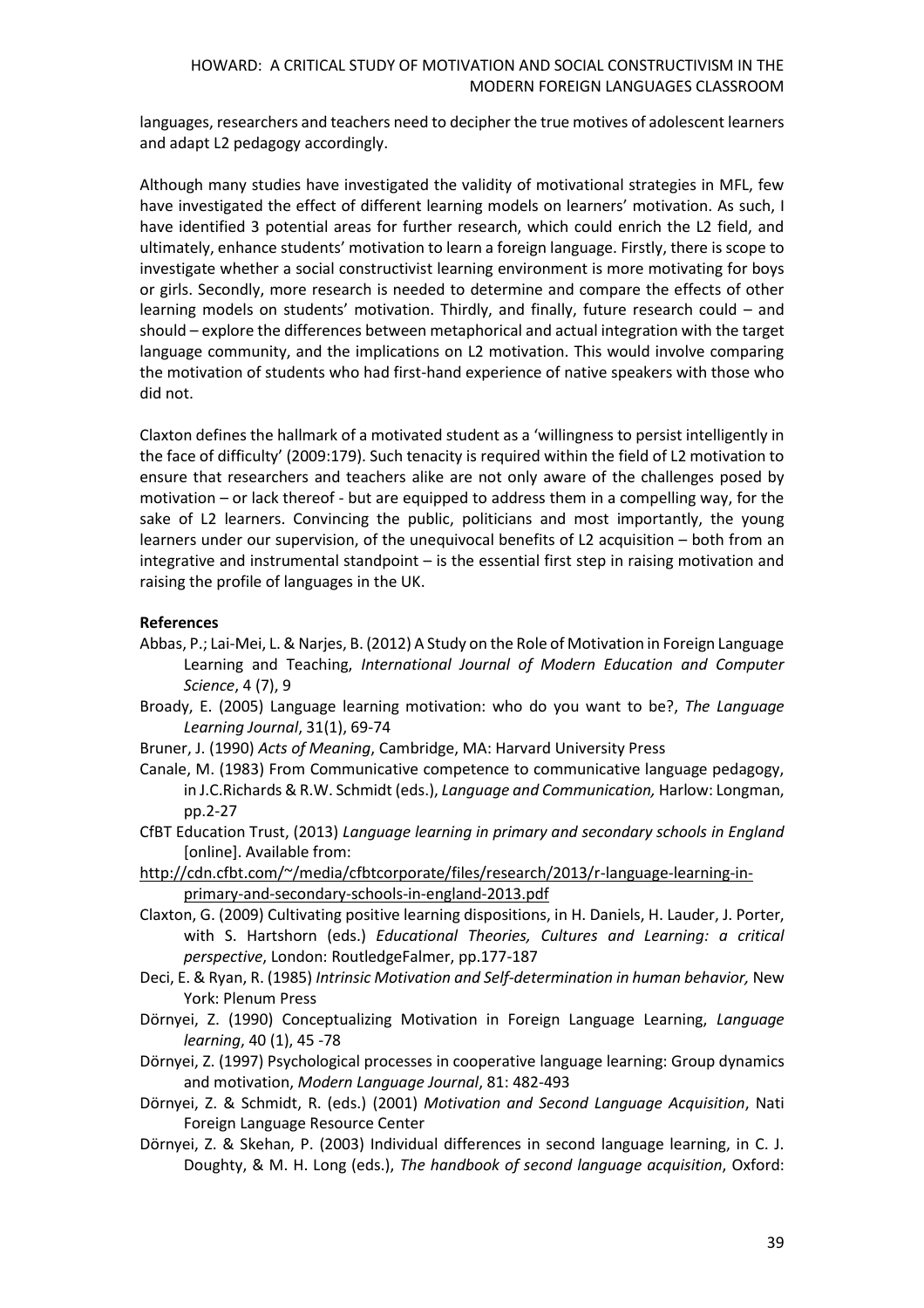Blackwell, pp.589-630

- Dörnyei, Z. (2003) Attitudes, orientations, and motivations in language learning: Advances in theory, research, and applications, in Z. Dörnyei (ed.), *Attitudes, orientations and motivations in language learning,* Oxford: Blackwell, pp. 3-32
- Dörnyei, Z. (2005) *The psychology of the language learner: Individual differences in second language acquisition*, Mahwah, NJ: Lawrence Erlbaum
- Ellis, R. (2008) *The Study of Second Language Acquisition* (2nd edition), Oxford: Oxford University Press
- Erler, L. & Macaro, E. (2011) Decoding Ability in French as a Foreign Language and Language Learning Motivation, *Modern Language Journal,* 95 (4), 496-518
- Gardner, R. & Lambert, W. (1959) Motivational variables in second-language acquisition, *Canadian Journal of Psychology*, 13, 266-272
- Gardner, R. & Lambert, W. (1972) *Attitudes and motivation in second-language learning*, USA: Newbury House Publishers
- Gardner, R.; Clément, R.; Smythe, P. & Gliksman, L. (1976) Second-language Learning: a sociopsychological perspective, *The Canadian Modern Language Review*, 32, 198-213
- Gardner, R. (1985) *Social psychology and second language learning: The role of attitudes and motivation*, London: Edward Arnold
- Gardner, R. (2010) *Motivation and second language acquisition: The socio-educational model,*  New York: Peter Lang
- Hicks, C. (2008) *Student Motivation During Foreign Language Instruction: What Factors Affect Student Motivation and How?,* Michigan: ProQuest
- Littlewood, W. (1984) Foreign and Second Language Learning, Cambridge: Cambridge University Press
- Macaro, E. (2008) The decline in language learning in England: getting the facts right and getting real, *The Language Learning Journal*, 36 (1), 101-108
- Macintyre, D., MacKinnon, S. and Clément, R. (2009) The Baby, the Bathwater and the Future of Language Learning Motivation Research, in Z.Dornyei and E.Ushioda (eds.) *Motivation, Language Learning and the L2 Self,* Multilingual Matters, pp.43-65
- Malpass, D. (2014) The Decline in Uptake of A-level Modern Foreign Languages: Literature Review. *[A review of Modern Foreign Languages at A level: A\\* grade and low take up](http://www.jcq.org.uk/media-centre/news-releases/mfl-review-press-notice)* [online]. Available from: [http://www.jcq.org.uk/media-centre/news-releases/mfl](http://www.jcq.org.uk/media-centre/news-releases/mfl-review-press-notice)[review-press-notice](http://www.jcq.org.uk/media-centre/news-releases/mfl-review-press-notice)
- Ning, H. & Hornby, G. (2014) The impact of cooperative learning on tertiary EFL learners' motivation, *Educational Review*, 66 (1), 108-124
- Noels, K. (2001) Learning Spanish as a Second Language: Learners' Orientations and Perceptions of Their Teachers' Communication Style, *Language Learning*, 51 (1),107-44
- Oxford, R. & Shearin, J. (1994) Language learning motivation: Expanding the theoretical framework, *The Modern Language Journal*, 78 (1), 12-28
- Oxford, R. (1997) Cooperative Learning, Collaborative Learning, and Interaction: Three Communicative Strands in the Language Classroom, *The Modern Language Journal*, 84 (4), 443-456
- Pachler, N., Barnes, A. & Field, K. (2009) *Learning to Teach MFL in the Secondary School,*  Abingdon: Routledge
- Paton, G. (2013) A-Level Results 2013: Foreign Language courses in freefall. *The Telegraph.*  [Online] Available from: [http://www.telegraph.co.uk/education/educationnews/10245143/A-level-results-](http://www.telegraph.co.uk/education/educationnews/10245143/A-level-results-2013-foreign-language-courses-in-freefall.html)

[2013-foreign-language-courses-in-freefall.html](http://www.telegraph.co.uk/education/educationnews/10245143/A-level-results-2013-foreign-language-courses-in-freefall.html)

Pritchard, A. & Woollard, J. (2013) *Psychology in the classroom: Constructivism and Social Learning*, Oxford: Routledge